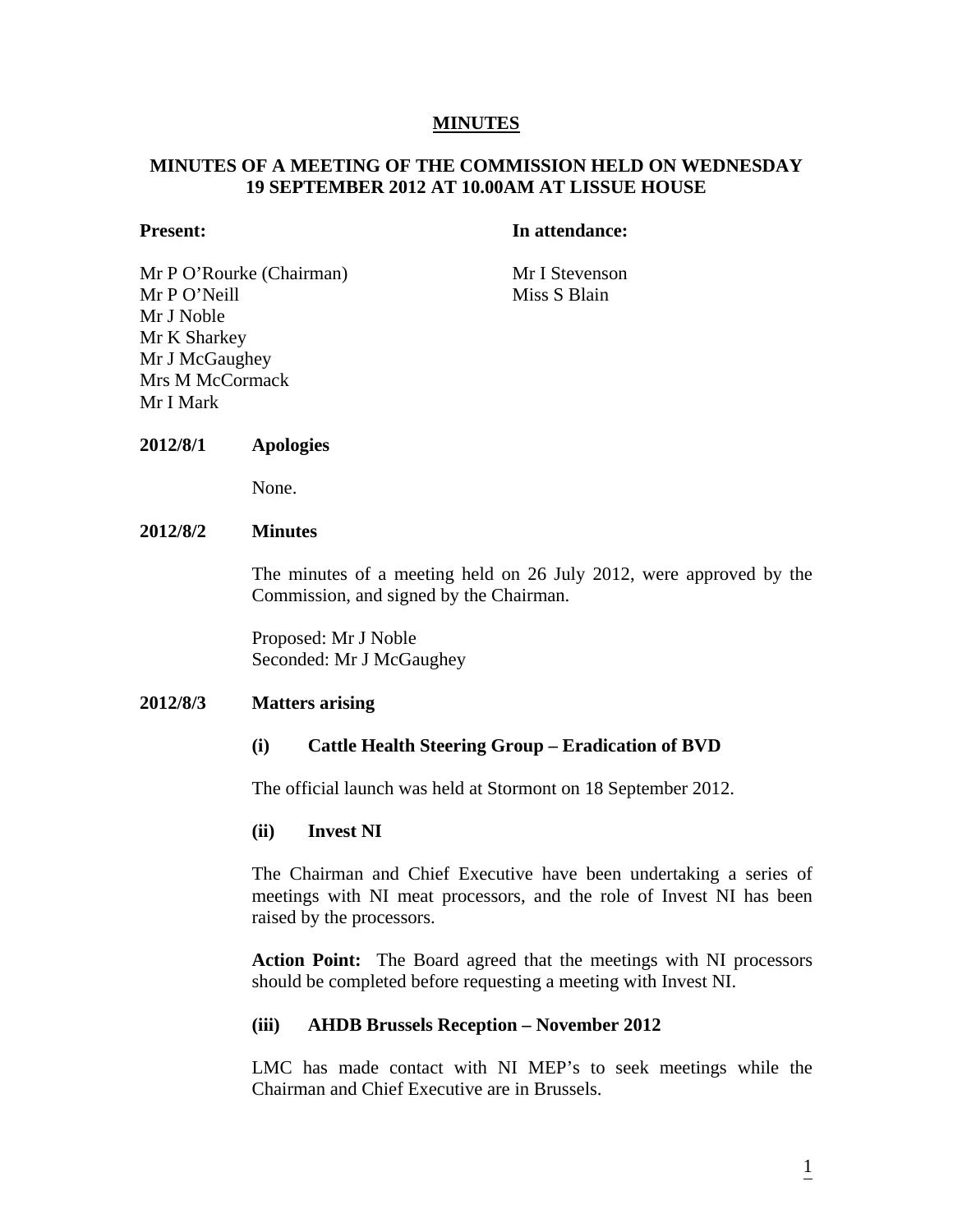## **(iv) Formal Recognition of FQAS Board**

The Chief Executive reported that the FQAS Board are content with the terms of reference approved by the LMC Board.

# **(v) Remuneration Committee**

The Chief Executive updated the Board on his meeting with Mr K Morrison (DARD).

# *Withheld – Commercially Sensitive*

## **(vi) Agri-food Strategy Board Questionnaire**

The Chief Executive confirmed that LMC had submitted its response to the Agri-food Strategy Board.

## **2012/8/4 Chairman's Report**

## **(i) Meetings with NI Meat Processors**

## *Withheld – Commercially Sensitive*

# **(ii) Format of Future LMC Board Meetings**

**Action Point:** The Board agreed to continue to meet monthly, and from 2013 to change meeting dates to the fourth Wednesday of the month.

The Board had a thorough discussion on the documentation and format for Board Meetings.

**Action Point:** The Chief Executive will take forward the documentation proposals by the Board for future Board Meetings.

# **2012/8/5 Chief Executive's Report**

#### **(i) Service Level Agreement between LMC and RPA**

**Action Point:** The Board approved the SLA between LMC and RPA

#### **(ii) LMC Risk Management Strategy**

**Action Point:** The Board approved the LMC Risk Management Strategy and recommended it to the Audit Committee.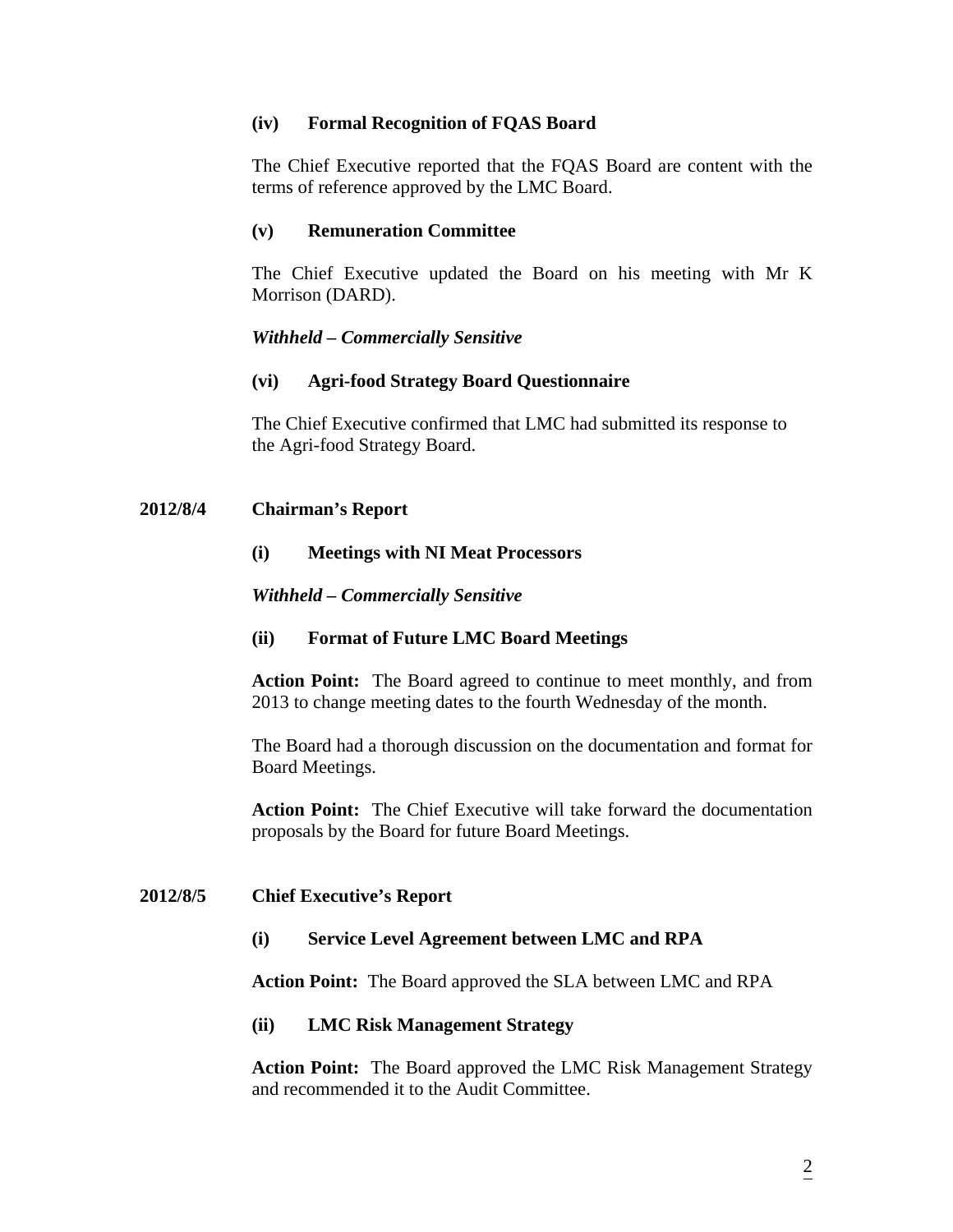## **(iii) Investors in People**

**Action Point:** The Board agreed to withdraw from the official IIP Scheme, but LMC will continue to invest and communicate with its staff to facilitate a professional working environment.

## **(iv) Consultations**

**Action Point:** The Chief Executive will draft a response to the DARD consultation on its Draft Strategic Plan 2012-2020. The Board is encouraged to comment on the draft response paper prior to the October Board meeting in order that a final response can be agreed at that meeting.

## **(v) Farmers for Action Correspondence**

 **Action Point:** The Board approved the proposed response to the FFA correspondence.

**2012/8/6 Notes of Senior Management Team Meeting – 8 August 2012** 

Noted.

**2012/8/7 LMC Brussels Report – July/August 2012**

Noted.

**2012/8/8 Monthly Economic Reviews – July & August 2012** 

Noted.

**2012/8/9 Date of next meeting** 

It was confirmed that the date of the next meeting would be 24 October 2012.

#### **2012/8/10 Any Other Business**

*(i) Livestock Rustling* 

#### *Withheld – Commercially Sensitive*

 **Action Point:** The Board requested that the Chief Executive communicate LMC's concerns to DARD.